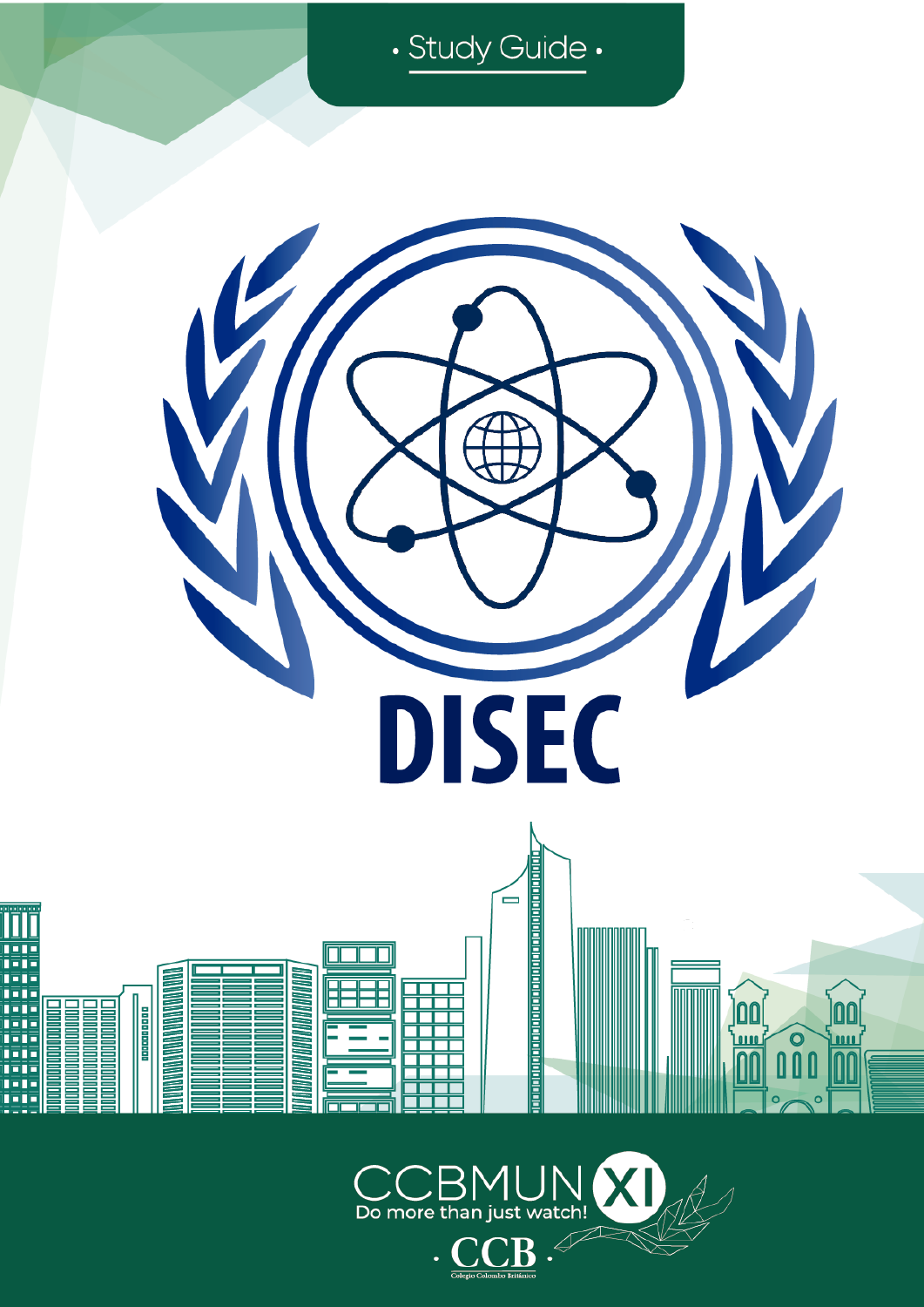### **2. Introduction to the committee.**

#### **2.1 History**

 The General Assembly (GA) was established under the IV chapter of the United Nations Charter, and it's its main organ. Said General Assembly is made up of six committees, DISEC being the first one of them.

 The first resolution made by DISEC was in 1946, in light of the events of Nagasaki and Hiroshima, to address "Establishment of a Commission to Deal with the Problems Raised by the Discovery of Atomic Energy." as an international concern.

 The committee meets every year in October, for a 4-5 week session, and the 193 members of the General Assembly are entitled to attend.

### **2.2 Functions and powers**

 Taking into consideration the resolution 48/87 of the UN General Assembly, the Disarmament and International Security Committee must look for the solution by creating plans and strategies, and recommending other organs of the UN on topics and problematics such as:

- Nuclear weapons
- Massive destruction weapons
- Conventional weapons
- Regional disarmament and security,
- Disarmament in outer space.
- Disarmament mechanisms.

 The First Committee of the UN General Assembly examines all disarmament and international security concerns within the Charter's jurisdiction, which are relevant to the powers and functions of any other UN entities. The committee uses basic principles of cooperation in the maintenance of international peace and security, as well as principles regulating disarmament and armament regulation, and promotion of cooperative arrangements and actions.

### **2.3 Tools**

 DISEC, as member of the UN General Assembly has the duty to work under the conditions established in Chapter IV of the UN Charter, specifically in the article 11, "The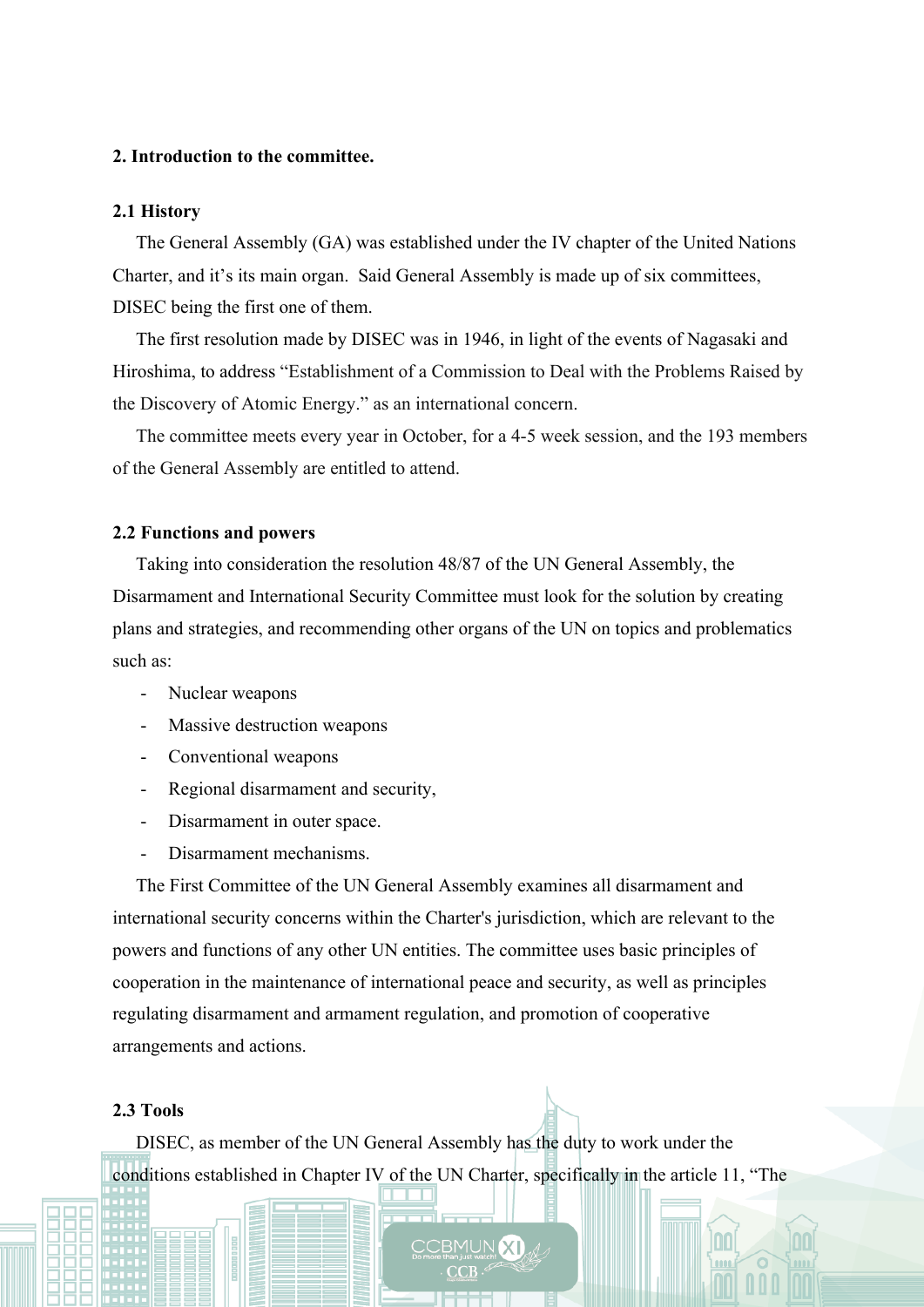General Assembly may consider the general principles of co-operation in the maintenance of international peace and security, including the principles governing disarmament and the regulation of armaments [...]".

 The First Committee of the UN General Assembly is the only main committee that has verbatim records coverage.

The Disarmament and International Security Committee has 4 subsidiary bodies:

- The Conference of Disarmament, that is a single multilateral disarmament negotiating forum of the international community.
- The United Nations Office for Disarmament Affairs (UNODA), which provides substantive and organizational support to Member States in the area of disarmament through the work of the General Assembly and its First Committee, the Disarmament Commission, the Conference on Disarmament, and other bodies. It fosters preventive disarmament measures, such as dialogue, transparency, and confidence-building on military matters, and encourages regional disarmament efforts. It also provides information on UN disarmament efforts.
- The Disarmament Commission: its work is usually divided into two groups, in which topics on the range of disarmament issues are discussed and must include nuclear disarmament.
- The expert groups established based on a recommendation. DISEC has the possibility to establish groups conformed by experts about a topic that concern the committee, to give advice or recommendation.

# **2.4 Ground documents**

- **United Nations Charter**
- Rules of procedure
- Status of documentation of the first committee
- Programme of work, action, and timetable (according to the session being held)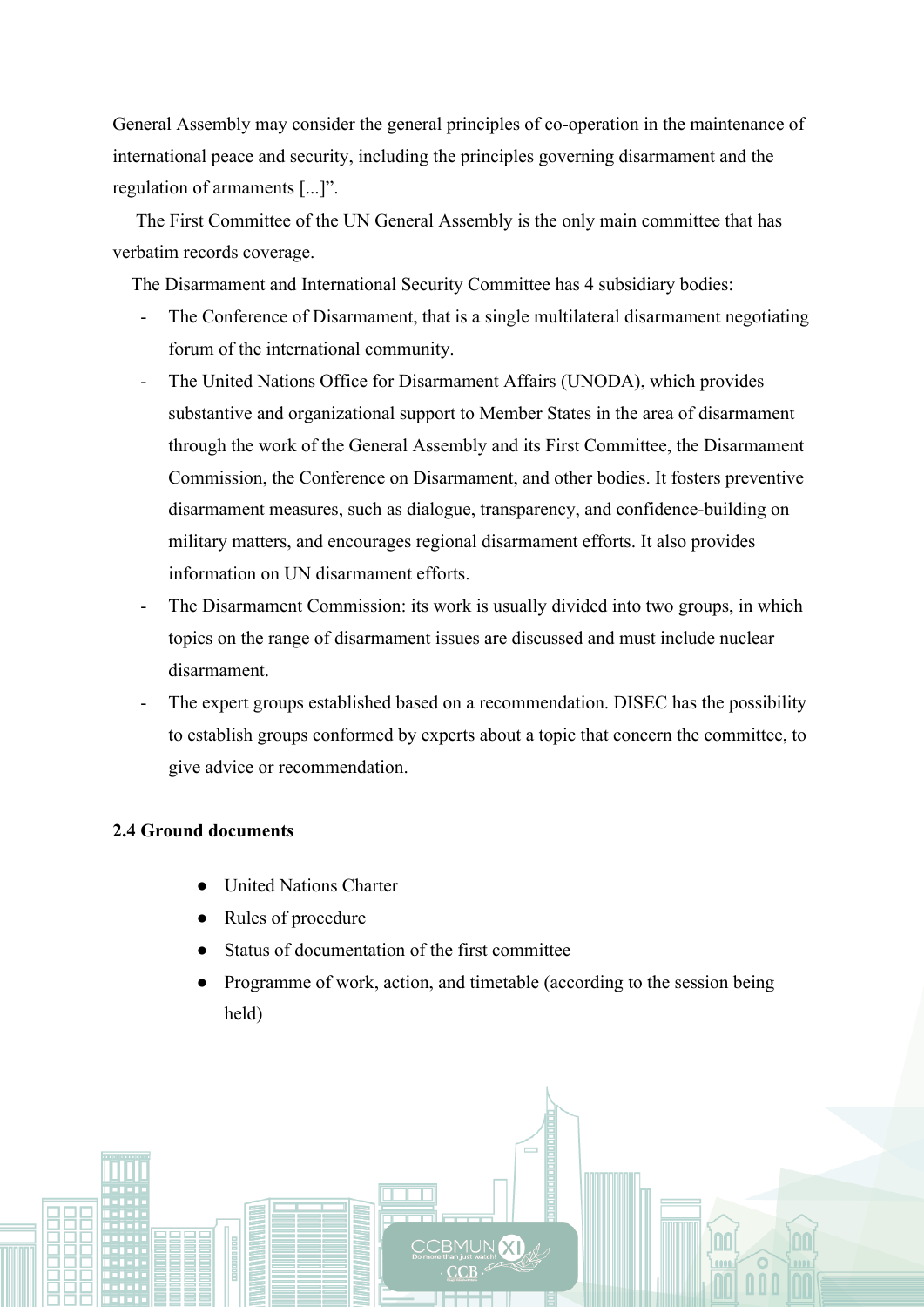# **3. Topic 1: Disarmament and eradication of the production of laser-directed energy weapons.**

### **3.1. Introduction**

 To understand what lasers are and how these work, it's important to know that "laser" means Light Amplification by Stimulated Emission of Radiation. What makes lasers different from any other light source is that they emit coherent light, which is a property that allows stationary interference and makes the frequency and waveform identical.

 A laser is created when the electrons of the atoms in special glasses, crystals, or gases, absorb the energy that comes from the electrical current and move from a lower energy orbit to a higher energy orbit. The light is directional and generates a tight beam that stays focused for vast distances. Lasers are classified into 3 types based on the medium they use:

- Solid-state laser: glass or crystalline materials are used, and light is used as pumping force.
- Gas laser: the laser light is produced and discharged through a gas inside the laser medium. It converts electrical energy into light energy.
- Liquid laser: uses liquid as a laser medium to which light is provided.

 Laser weapons are directed- energy weapons based on lasers, which are weapons that damage their target with focused energy and there are three main types:

- Electrolaser: it's an electroshock weapon that can be considered as the high-energy, long-distance version of the Taser. It uses a laser-induced plasma channel, which emits a laser beam into the air and ionizes the surrounding gases to form a plasma using rapid heat.
- Pulsed energy projectile: the purpose of this weapon is to create an expanding plasma at the target, which creates sound, sound and electromagnetic waves that may cause pain and temporary paralysis. It is currently under development and may or may not be a lethal weapon.
- Dazzlers: its purpose is to disorient or temporarily blind the target with intense directed radiation. They emit infrared (invisible) light, and visible light against humans, but are intended to cause no long-term damage to the human eye.

 It's also important to understand the danger these weapons represent, and that they are meant to cause either permanent or temporary damage, such as blindness. A powerful laser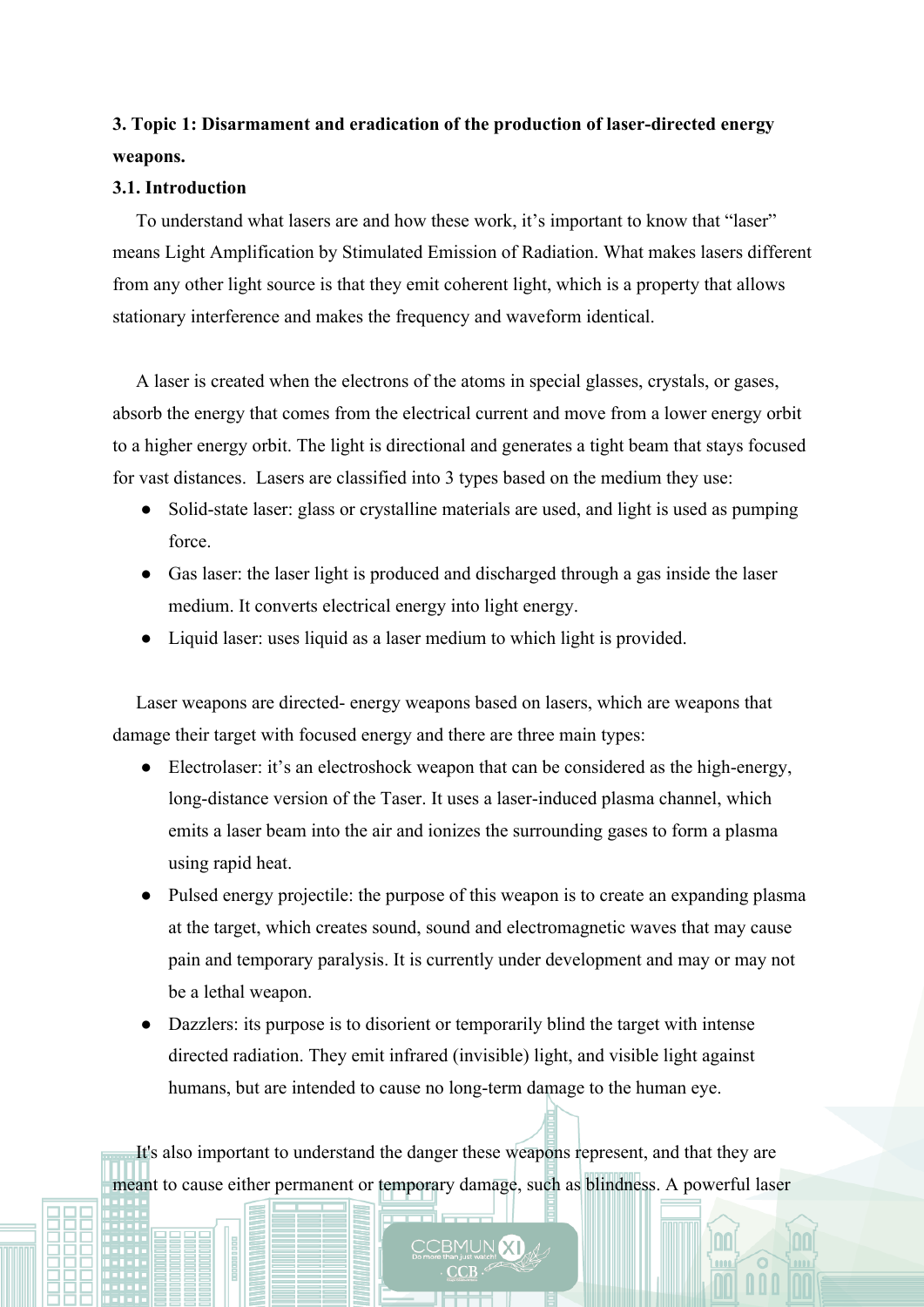weapon could cut through the retina, and burn through a person's brain tissue, if it was meant and focused to do so.

#### **3.2. Background**

 The first laser was developed on May 16th of 1960 at the Hughes Research Laboratory in California. This first laser used a ruby which had its atoms excited through a powerful energy source. The first actual application of the laser appeared in 1971, when the laser printer was invented. Later, in 1974, the bar code scanners started being used.

 Regarding laser weapons, the first laser and energy weapon was the ZEUS-HLONS, and it is still used for neutralizing mines and unexploded territories.

The newest laser weapon is the iron beam anti-missile weapon, which was announced in 2014 and developed in 2020. There have been a lot of versions of these kinds of weapons, but also a lot of them have been discontinued, canceled, or never went past the experimental stage, because high performance effective laser weapons seem very hard to achieve.

 The Convention on Certain Conventional Weapons of the United Nations has the purpose of banning or restricting the use of specific types of weapons that may be considered by the international community as unnecessary, or that cause unjustifiable suffering to combatants and affect civilians indiscriminately. It is important to note that the only directed energy weapons regulated are the dazzlers, in the 4th protocol of the convention mentioned above.

 Directed-energy weapons are getting more recognized and used with time, but there hasn't been any kind of statement among the international community, and that's the reason why it is important to know all the dangers these type of weapons represent, and what could happen if they are not regulated and considered as an actual concern.

### **3.3. Current Situation**

 Nowadays, the laser weapons that are functional are characterized for having low voltages, approximately 10kW to 100kW, for that reason, this kind of directed-energy weapons can produce temporary or permanent vision loss on humans. On the weaponry field, the current developed laser weapons can overthrow small unmanned aerial vehicles, motorboats, or small helicopters, as happened on august 4th, 2019 during the Libyan Civil War, when Turkish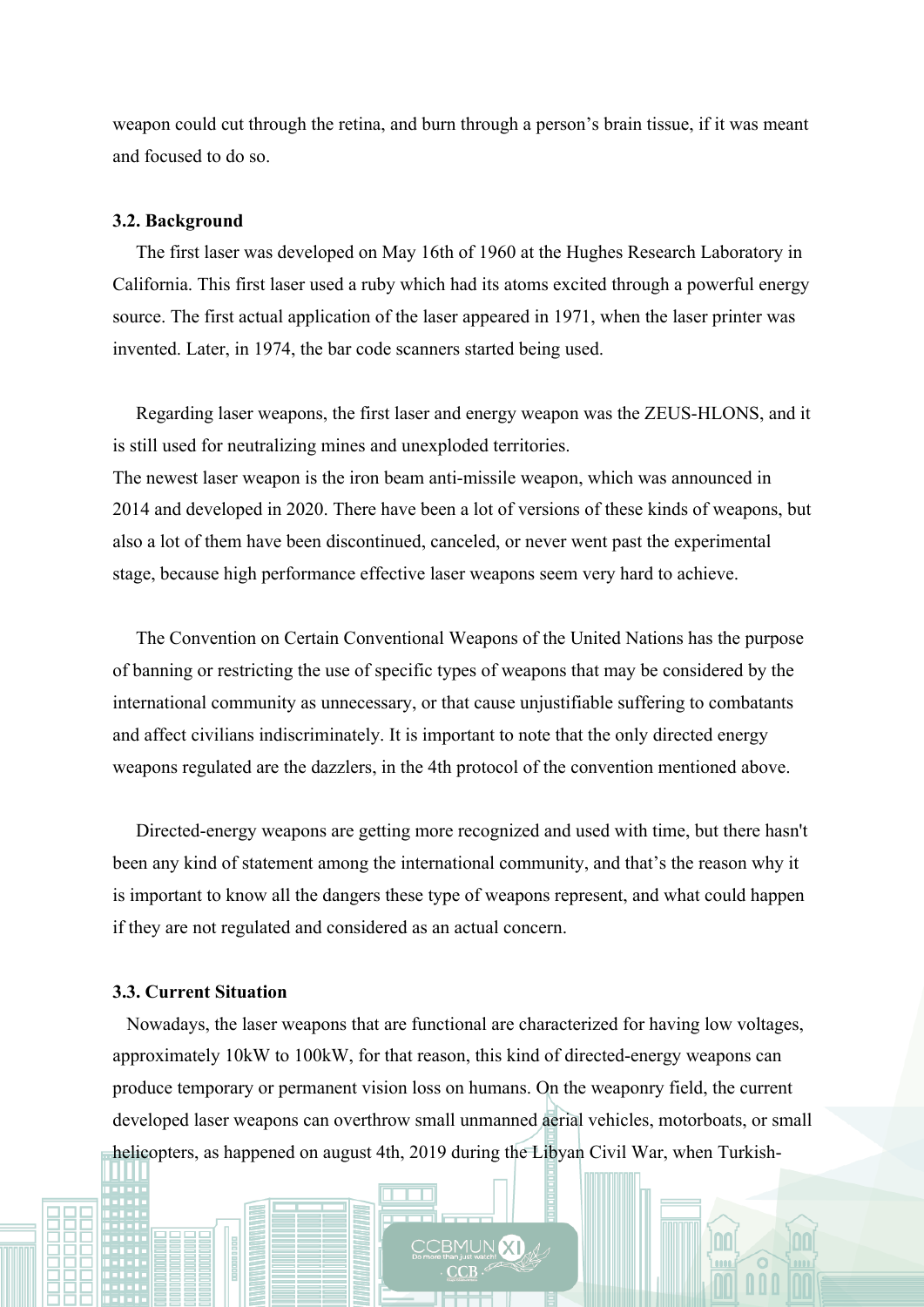supported Libyan government forces used the laser weapon to shoot down a Chinese drone supplied by the United Arab Emirates to a rebel group called Libyan National Army.<sup>1</sup>

 Also, it is important to take into account that the original idea of developing laser weapons wasn't only creating a weapon able to shoot down small drones or create blindness in humans., Instead, the idea was to create weapons capable of shooting down huge warships, aircrafts, and tanks; for this it would be necessary to develop a weapon with a voltage higher than 150kW. An armament with a high voltage could have extreme consequences in human health. For example, if a person is attacked with one of this directed-energy weapons, in best cases can cause brain damage, third degree burns, evaporate the body's water, or almost destroy an organ; in worst cases it can cause death.

 Additionally, the laser directed-energy weapons bring several operational advantages that are very likeable by the different armies around the world. The first one is that they can be adapted to the different platforms that an army needs, in other words, the laser weapons can be adapted to different types of warships, helicopters, war aircrafts, unmanned aerial vehicles, and war cars. Second, unlike the traditional weaponry, it doesn't generate any sound, the gravity doesn't affect the trajectory (this makes the laser weapon one of the most precise weapons that exists), they travel at the speed of light and have an infinite range (this allows its future use in outer space wars), and they don't need ammunition - only enough energy to work, so they eradicate lots of logistical issues. Nevertheless, the performance laser directedenergy weapons could be affected by atmospheric thermal blooming, which is a topic that hasn't been solved, and must be solved to allow the daily implementation of this kind of weapons.

 The laser directed-energy weapons not only affect the weaponry scope, as it was mentioned above, but they can represent an enormous issue to international security, peace, and politics. This is mainly because there are no international and national regulations about the use, the production, the trade, and the commercialization of this kind of weapons.

 In the International Community there are some countries that currently have programs developing laser weapons, some of them are already using them and others are in a testing stage.

● United States of America

 Since 2014, the US has been developing directed-energy weapons, each one of them with different features, some of them able to destroy drones, improvised rockets, vehicles, and

∼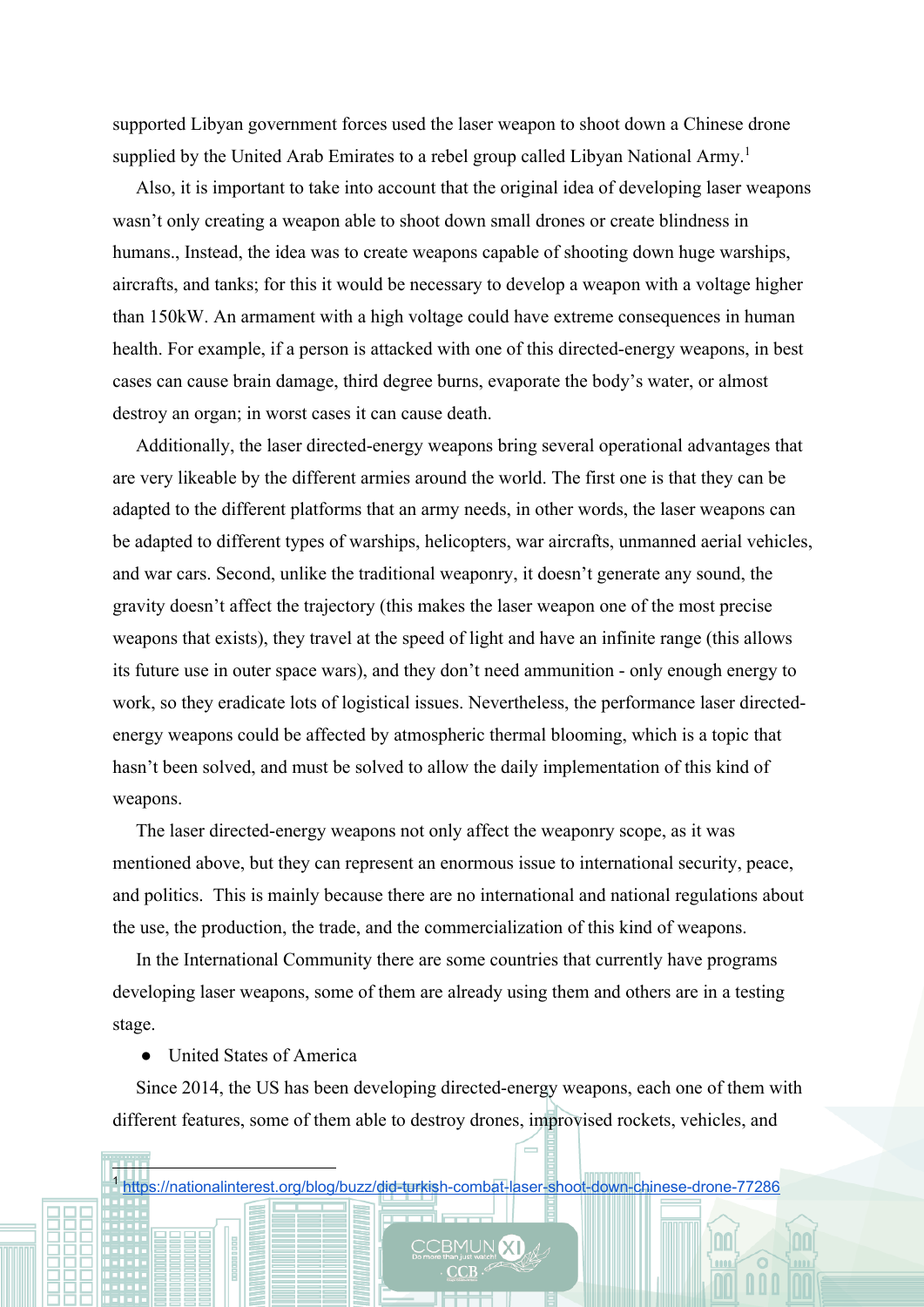small boats. Also, there is the possibility that these weapons can be added to army vessels, airplanes, and tanks. Currently, the US is developing a laser weapon able to destroy huge war devices like vessels and planes, the most important in this list is The Tactical Ultrashort Pulsed Laser for Army Platforms.2

● Russia

 The Russian programme is one of the most advanced in the world, it started working in 2017, and in the last two years the programme has expanded in a significant way. according to Russian Defense Minister Yuri Borisov, the country has developed several types of laser weaponry, and the Russian armed forces are in the process of adopting laser-based weapons systems. Nowadays, the Russian programme is focused on developing an airborne laser weapon.

● China

 The Chinese programme started in 2014, and the first weapons were shown to the world through a promotional video broadcast by state-owned channel CCTV; these weapons can be used both in land and sea. This programme is developed as a response to the maritime primacy of the government, with the purpose of keeping their enemies' naval power at bay; and to address the insufficiency declared by the Chinese Communist Party of creating laws with claims and threatening other countries in an "old-fashioned way". Currently, the programme is mainly working on a new airborne laser attack pod, which depending on the level of power, could be used to defend a friendly aircraft from incoming missile threats, or destroy enemy aircraft and ground targets.

● United Kingdom

 The UK laser weapon programme is called Dragonfire, which was launched in 2017 by the Defense, Science and Technology Laboratory on behalf of the Ministry of Defence, with a budget that overpasses the £30 M. The main objective of the programme is to create a laser weapon capable of striking a tiny target from miles away. In March 2021, The British Prime Minister Boris Johnson, reaffirmed the interest that this nation has in developing laser directed energy weapons. Currently, the programme is focused on creating lighter and smaller laser weapons, so they can be installed on airborne domains.

**Germany** 

<sup>2</sup> https://www.sbir.gov/node/1654485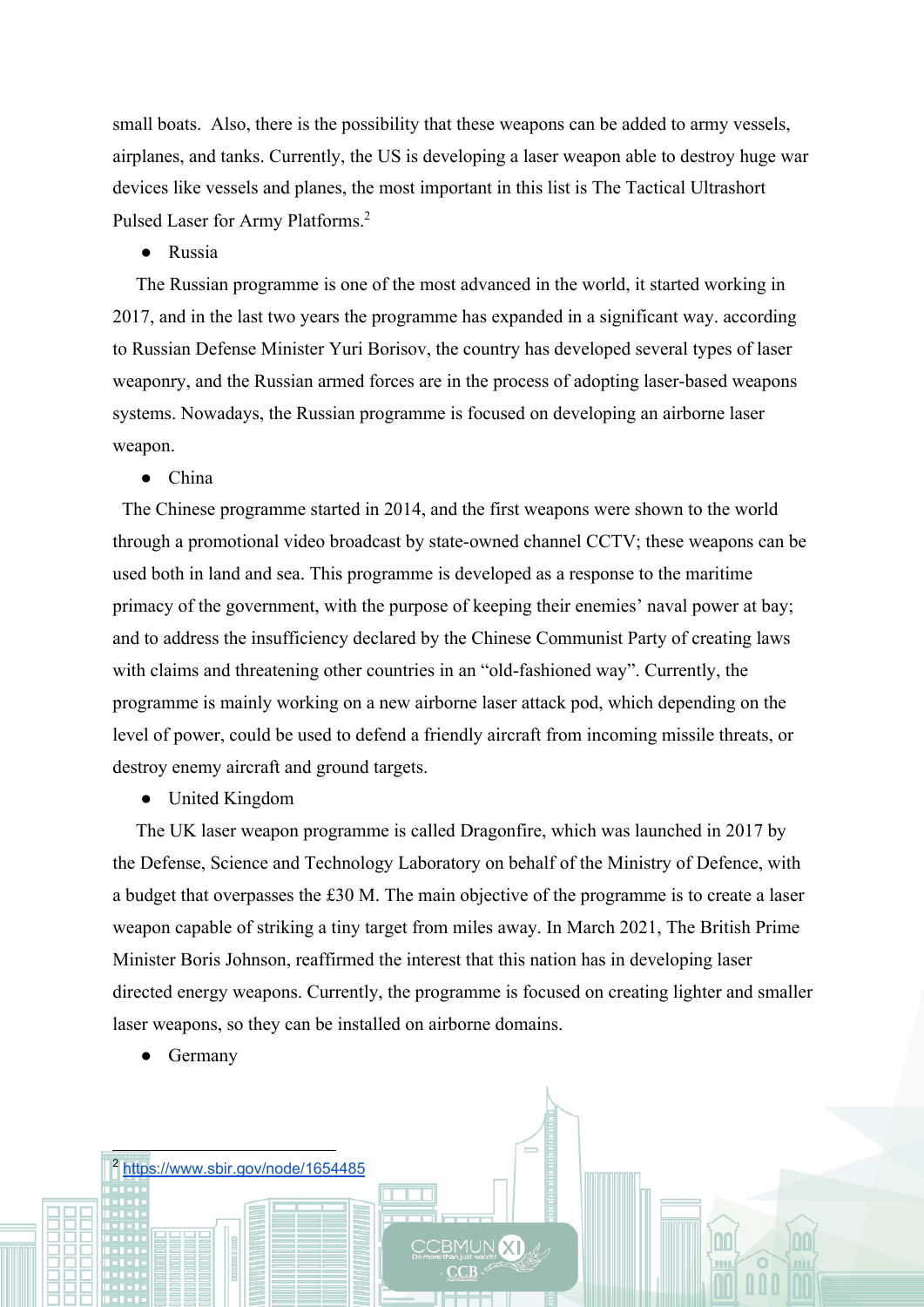Since 2019, Germany has shown interest in developing this kind of weapons, and in the beginning of 2021, the country decided to begin the production of maritime laser weapons and adapt them to German Navy frigate F124, German companies MBDA and Rheinmetall.

• Turkey

 The Turkish Programme started a decade ago, in which they have focused on developing all types of laser weapons. In 2019, this country became the first country to attack who? using laser weapons, attacking a Chinese armed-drone during the Libyan Civil War. Since that attack, laser weapons have become a key priority to the government, and its main purpose is to take the maximum advantage possible in this field. One of the main objectives for the future is to start exporting direct energy weapons.

● India

 India's Defense Research and Development Organization announced in September 2020, that they were going to start developing directed-energy weapons using lasers and microwaves. Nowadays, they are working on their first weapon, the DURGA II, which is going to be used in sea, land, and air.

● Israel

 During the last years, Israel has focused its efforts into the laser directed-energy programme, achieving different important milestones in the programme, one of the most recent ones was in June 2021, where Israel became the first country to create the first airborne laser weapon capable of destroying drones. This weapon is a 100-kW prototype, and in the first tests was able to shoot down light aircraft rockets and drones that were 1km away.

● France

 The French Programme is behind compared to the other 4 four Permanent Members of the UNSC.as a response to this situation, France decided in 2019 to announce that its programme was going to be mainly focused on the creation and development of anti-satellite laser weapons. The French government hopes that by 2025 the first testing will be made, and by 2030 the weapons are installed in their satellites.

### **3.4. Guide questions**

- 1. Does your delegation have any internal regulations regarding directed-energy weapons?
- 2. Does your delegation consider the use of laser weapons as a threat to international peace and security?
- Would your delegation be willing to support an international resolution meant to ban laser weapons?